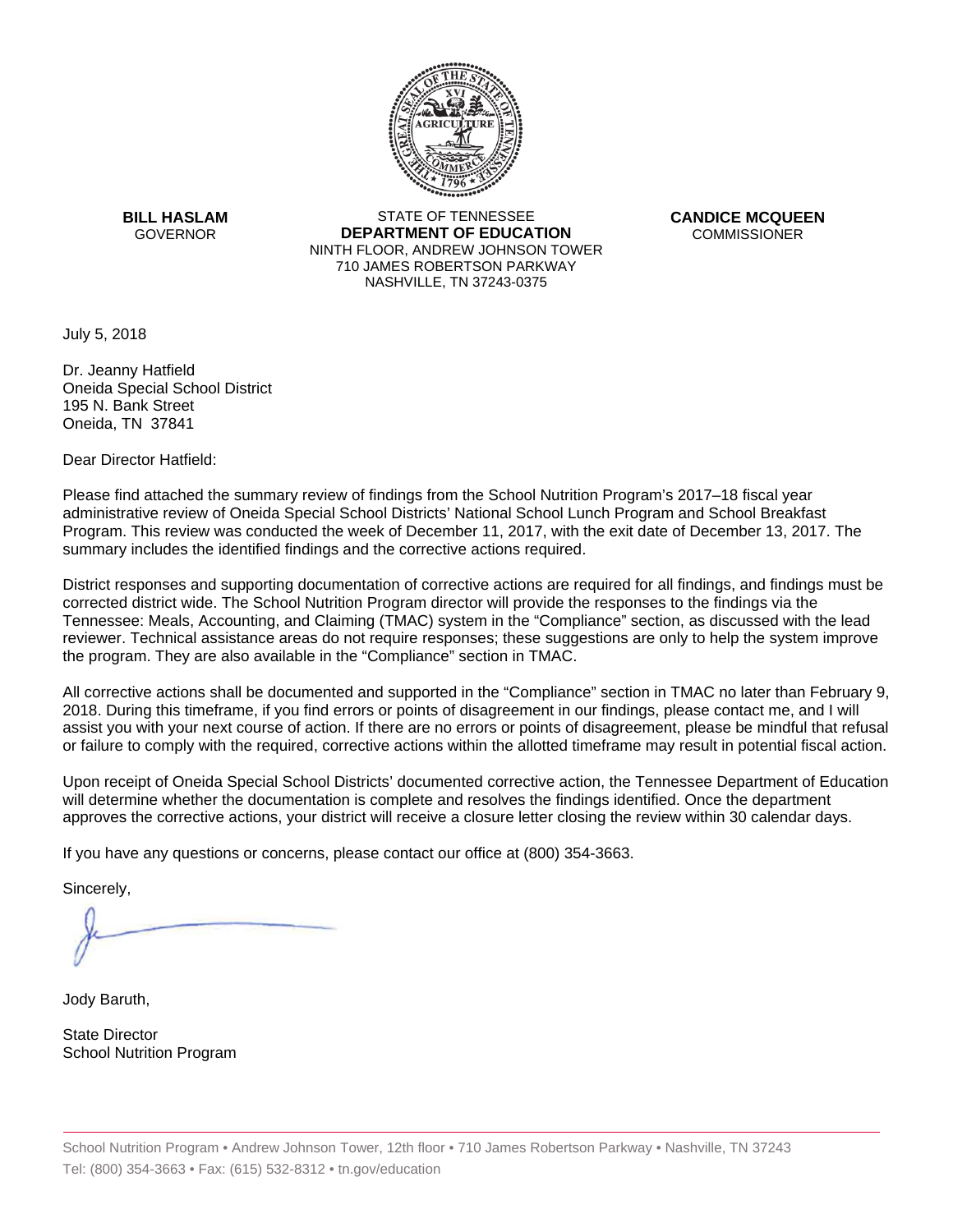

## **Oneida SSD (761)**

#### **Review ID: 804**

## **Exit Conference Date: 12/13/2017**

Review Year: 2018

Month of Review: October

Lead Reviewer: Kristen Nauss

| <b>Findings</b><br>Area | <b>Finding Description</b> | <b>Required Corrective Action</b> |
|-------------------------|----------------------------|-----------------------------------|
|-------------------------|----------------------------|-----------------------------------|

# **SFA - Level Findings**

| $100 -$<br>Certification<br>and Benefit<br>Issuance | $V - 0100$ | One application was not<br>approved correctly based on<br>household size and income.                                                     | Notify family of adverse action, and change<br>their status.<br>Upload letter to the family and proof of<br>status change after the 10 day<br>requirement.                                                                                                                                                                            |
|-----------------------------------------------------|------------|------------------------------------------------------------------------------------------------------------------------------------------|---------------------------------------------------------------------------------------------------------------------------------------------------------------------------------------------------------------------------------------------------------------------------------------------------------------------------------------|
| 1000 - Local<br>School<br><b>Wellness Policy</b>    | $V - 1000$ | The policy does not contain<br>specific goals for other school-<br>based activities. Goals should<br>be more specific and<br>measurable. | Develop goals for other school based<br>activities.<br>Upload a copy of the new goals.                                                                                                                                                                                                                                                |
| 1000 - Local<br>School<br><b>Wellness Policy</b>    | $V-1000$   | An assessment of the wellness<br>policy has not been conducted.                                                                          | Develop an assessment tool to evaluate<br>the progress made in attaining the goals of<br>the wellness policy.<br>Upload the tool.                                                                                                                                                                                                     |
| $1200 -$<br>Professional<br>Standards               | $V-1200$   | Tracking of professional<br>standard hours is not currently<br>done.                                                                     | Develop a tracking method and enter the<br>data for the current school year.<br>Upload a copy of the tracking mechanism.                                                                                                                                                                                                              |
| 200 -<br>Verification                               | $V-0200$   | One application was verified<br>incorrectly.                                                                                             | Change the status of the student from Free<br>to Reduced, and send the family the letter<br>of adverse action.<br>Upload the letter and proof of status<br>change.                                                                                                                                                                    |
| 300 - Meal<br>Counting and<br>Claiming              | $V - 0300$ | It is unknown how or when the<br>attendance factor used was<br>developed.                                                                | Develop a new attendance factor annually<br>based on October data to be used from<br>October to September or use the national<br>attendance factor of 93.8%.<br>Upload an edit check report showing the<br>new attendance factor. If the attendance<br>factor was developed locally, also upload<br>documentation of the calculation. |
| 700 - Resource<br>Management                        | $V-0700$   | Procedures were not in place<br>to ensure that only allowable<br>costs were charged to the<br>nonprofit foodservice account.             | Develop a plan to ensure only allowable<br>costs are charged to the foodservice<br>account. Specifically address the areas of<br>concern listed in the comptroller's<br>investigative report: segregation of duties,<br>purchase orders, disbursement and cash<br>management procedures.                                              |